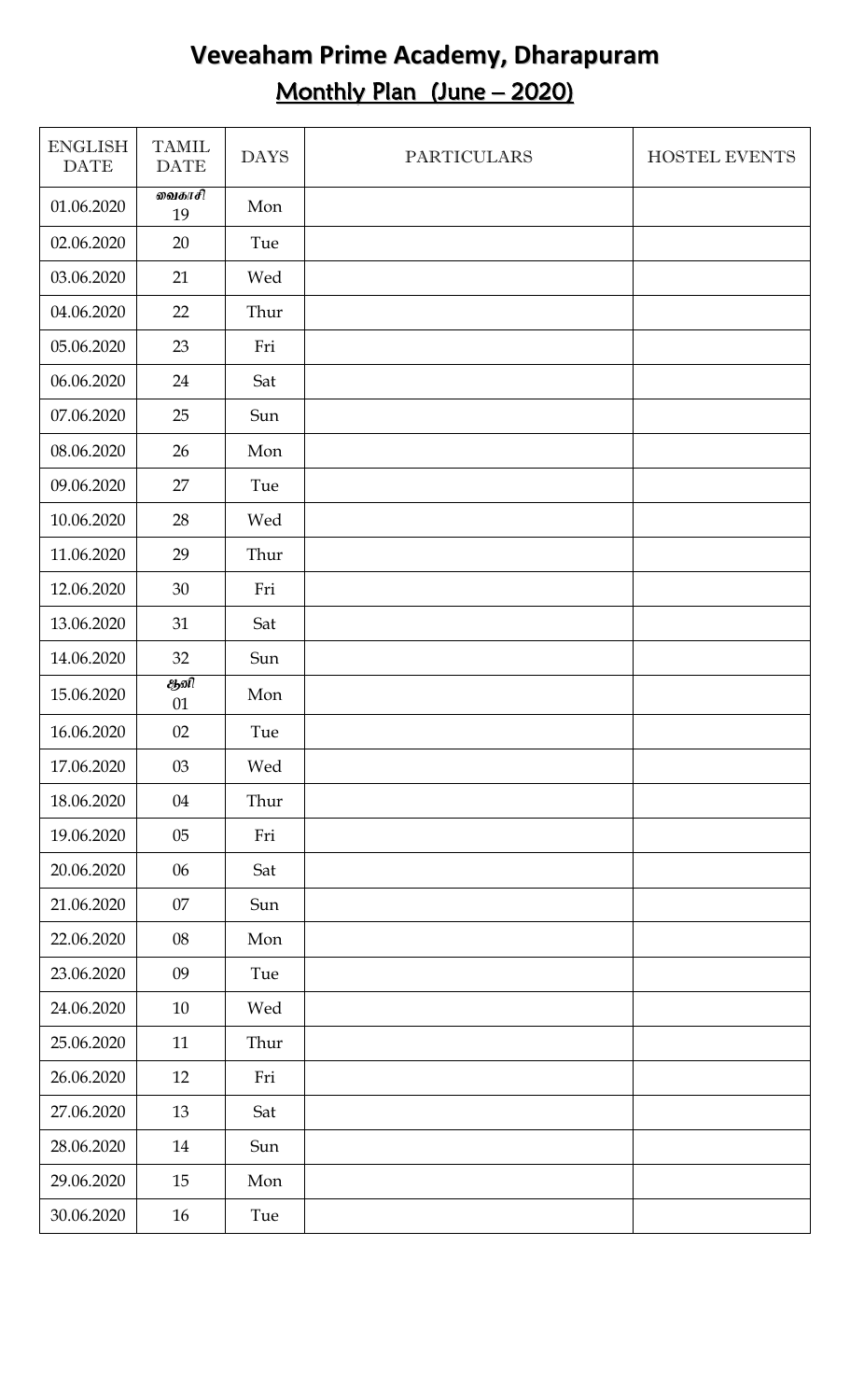# **Veveaham Prime Academy, Dharapuram** Monthly Plan (July – 2020)

| <b>ENGLISH</b><br><b>DATE</b> | <b>TAMIL</b><br><b>DATE</b> | <b>DAYS</b> | <b>PARTICULARS</b> | <b>HOSTEL EVENTS</b> |
|-------------------------------|-----------------------------|-------------|--------------------|----------------------|
| 01.07.2020                    | ஆளி<br>17                   | Wed         |                    |                      |
| 02.07.2020                    | 18                          | Thur        |                    |                      |
| 03.07.2020                    | 19                          | Fri         |                    |                      |
| 04.07.2020                    | 20                          | Sat         |                    |                      |
| 05.07.2020                    | 21                          | Sun         |                    |                      |
| 06.07.2020                    | 22                          | Mon         |                    |                      |
| 07.07.2020                    | 23                          | Tue         |                    |                      |
| 08.07.2020                    | 24                          | Wed         |                    |                      |
| 09.07.2020                    | 25                          | Thur        |                    |                      |
| 10.07.2020                    | 26                          | Fri         |                    |                      |
| 11.07.2020                    | 27                          | Sat         |                    |                      |
| 12.07.2020                    | 28                          | Sun         |                    |                      |
| 13.07.2020                    | 29                          | Mon         |                    |                      |
| 14.07.2020                    | 30                          | Tue         |                    |                      |
| 15.07.2020                    | 31                          | Wed         |                    |                      |
| 16.07.2020                    | EЫ2<br>$\mathbf{1}$         | Thur        |                    |                      |
| 17.07.2020                    | $\overline{2}$              | Fri         |                    |                      |
| 18.07.2020                    | $\mathfrak{Z}$              | Sat         |                    |                      |
| 19.07.2020                    | $\overline{4}$              | Sun         |                    |                      |
| 20.07.2020                    | 5                           | Mon         |                    |                      |
| 21.07.2020                    | 6                           | Tue         |                    |                      |
| 22.07.2020                    | $\overline{7}$              | Wed         |                    |                      |
| 23.07.2020                    | 8                           | Thur        |                    |                      |
| 24.07.2020                    | 9                           | Fri         |                    |                      |
| 25.07.2020                    | 10                          | Sat         |                    |                      |
| 26.07.2020                    | 11                          | Sun         |                    |                      |
| 27.07.2020                    | 12                          | Mon         |                    |                      |
| 28.07.2020                    | 13                          | Tue         |                    |                      |
| 29.07.2020                    | 14                          | Wed         |                    |                      |
| 30.07.2020                    | 15                          | Thur        |                    |                      |
| 31.07.2020                    | 16                          | Fri         |                    |                      |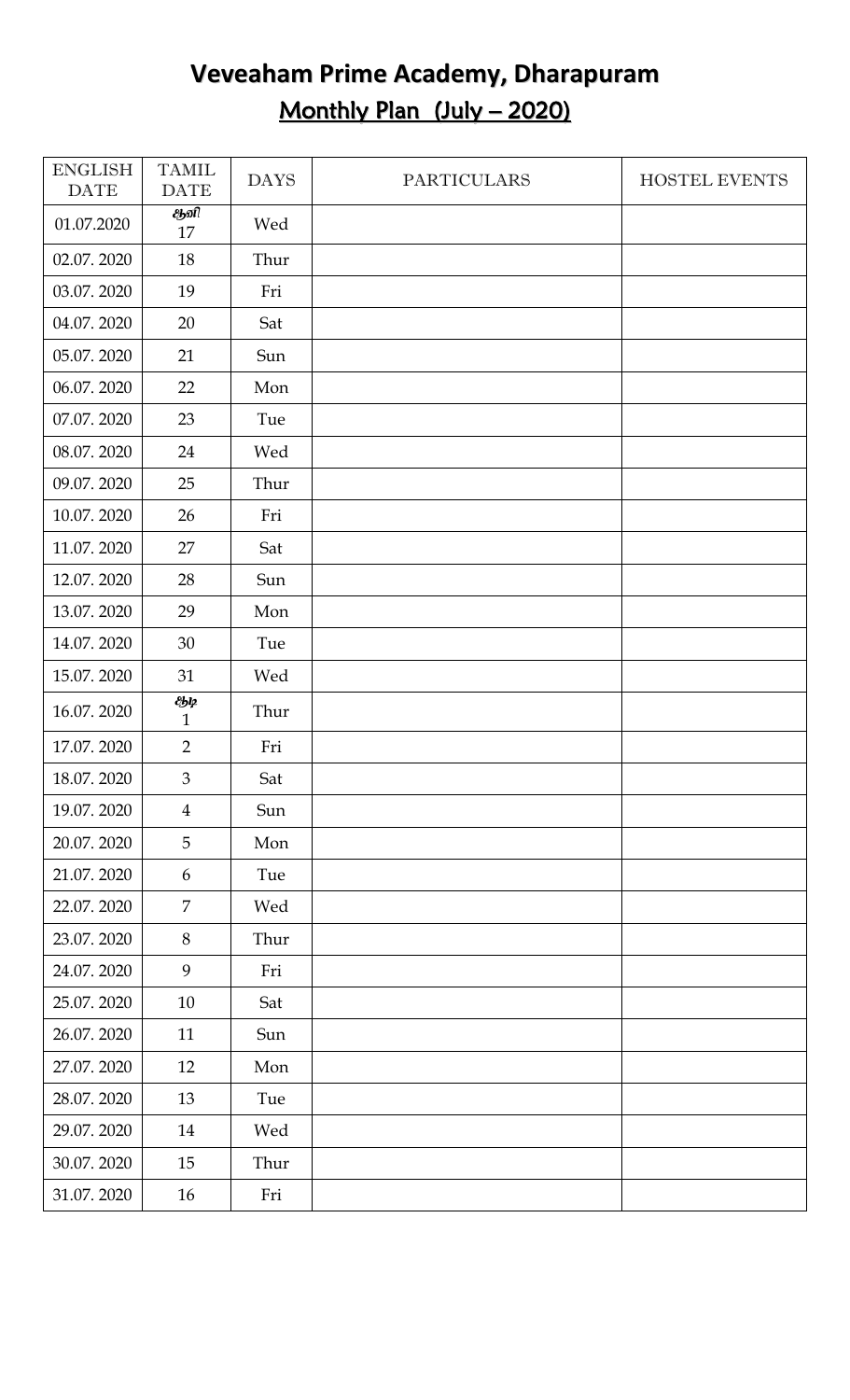# **Veveaham Prime Academy, Dharapuram** Monthly Plan (August - 2020)

| <b>ENGLISH</b><br><b>DATE</b> | <b>TAMIL</b><br><b>DATE</b> | <b>DAYS</b> | <b>PARTICULARS</b> | <b>HOSTEL</b><br><b>EVENTS</b> |
|-------------------------------|-----------------------------|-------------|--------------------|--------------------------------|
| 01.08.2020                    | EЫ⊉<br>17                   | Sat         |                    |                                |
| 02.08.2020                    | 18                          | Sun         |                    |                                |
| 03.08.2020                    | 19                          | Mon         |                    |                                |
| 04.08.2020                    | 20                          | Tue         |                    |                                |
| 05.08.2020                    | 21                          | Wed         |                    |                                |
| 06.08.2020                    | 22                          | Thur        |                    |                                |
| 07.08.2020                    | 23                          | Fri         |                    |                                |
| 08.08.2020                    | 24                          | Sat         |                    |                                |
| 09.08.2020                    | 25                          | Sun         |                    |                                |
| 10.08.2020                    | 26                          | Mon         |                    |                                |
| 11.08.2020                    | 27                          | Tue         |                    |                                |
| 12.08.2020                    | 28                          | Wed         |                    |                                |
| 13.08.2020                    | 29                          | Thur        |                    |                                |
| 14.08.2020                    | 30                          | Fri         |                    |                                |
| 15.08.2020                    | 31                          | Sat         |                    |                                |
| 16.08.2020                    | 32                          | Sun         |                    |                                |
| 17.08.2020                    | ஆவணி<br>01                  | Mon         |                    |                                |
| 18.08.2020                    | 02                          | Tue         |                    |                                |
| 19.08.2020                    | 03                          | Wed         |                    |                                |
| 20.08.2020                    | 04                          | Thur        |                    |                                |
| 21.08.2020                    | $05\,$                      | Fri         |                    |                                |
| 22.08.2020                    | 06                          | Sat         |                    |                                |
| 23.08.2020                    | 07                          | Sun         |                    |                                |
| 24.08.2020                    | 08                          | Mon         |                    |                                |
| 25.08.2020                    | 09                          | Tue         |                    |                                |
| 26.08.2020                    | 10                          | Wed         |                    |                                |
| 27.08.2020                    | 11                          | Thur        |                    |                                |
| 28.08.2020                    | 12                          | Fri         |                    |                                |
| 29.08.2020                    | 13                          | Sat         |                    |                                |
| 30.08.2020                    | 14                          | Sun         |                    |                                |
| 31.08.2020                    | 15                          | Mon         |                    |                                |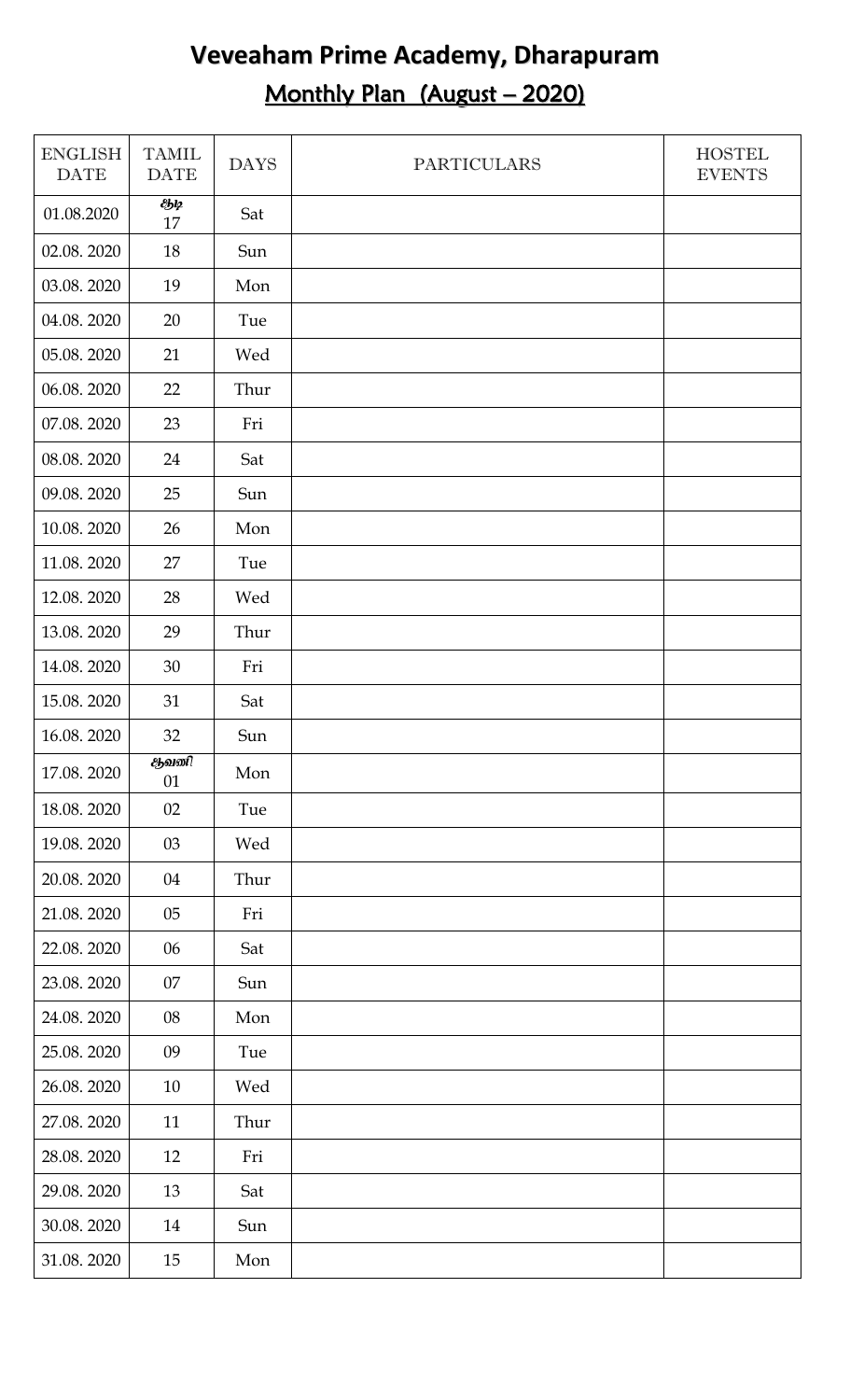Monthly Plan (September – 2020)

| <b>ENGLISH</b><br>$\ensuremath{\mathsf{DATE}}$ | <b>TAMIL</b><br><b>DATE</b> | <b>DAYS</b> | <b>PARTICULARS</b> | HOSTEL EVENTS |
|------------------------------------------------|-----------------------------|-------------|--------------------|---------------|
| 01.09.20                                       | ஆவனி<br>16                  | Tue         |                    |               |
| 02.09.20                                       | 17                          | Wed         |                    |               |
| 03.09.20                                       | 18                          | Thur        |                    |               |
| 04.09.20                                       | 19                          | Fri         |                    |               |
| 05.09.20                                       | 20                          | Sat         |                    |               |
| 06.09.20                                       | 21                          | Sun         |                    |               |
| 07.09.20                                       | 22                          | Mon         |                    |               |
| 08.09.20                                       | 23                          | Tue         |                    |               |
| 09.09.20                                       | 24                          | Wed         |                    |               |
| 10.09.20                                       | 25                          | Thur        |                    |               |
| 11.09.20                                       | 26                          | Fri         |                    |               |
| 12.09.20                                       | 27                          | Sat         |                    |               |
| 13.09.20                                       | 28                          | Sun         |                    |               |
| 14.09.20                                       | 29                          | Mon         |                    |               |
| 15.09.20                                       | $30\,$                      | Tue         |                    |               |
| 16.09.20                                       | 31                          | Wed         |                    |               |
| 17.09.20                                       | <b><i>QUILTER</i></b><br>01 | Thur        |                    |               |
| 18.09.20                                       | 02                          | Fri         |                    |               |
| 19.09.20                                       | $03\,$                      | Sat         |                    |               |
| 20.09.20                                       | 04                          | Sun         |                    |               |
| 21.09.20                                       | $05\,$                      | Mon         |                    |               |
| 22.09.20                                       | 06                          | Tue         |                    |               |
| 23.09.20                                       | $07\,$                      | Wed         |                    |               |
| 24.09.20                                       | $08\,$                      | Thur        |                    |               |
| 25.09.20                                       | 09                          | Fri         |                    |               |
| 26.09.20                                       | $10\,$                      | Sat         |                    |               |
| 27.09.20                                       | 11                          | Sun         |                    |               |
| 28.09.20                                       | 12                          | Mon         |                    |               |
| 29.09.20                                       | 13                          | Tue         |                    |               |
| 30.09.20                                       | 14                          | Wed         |                    |               |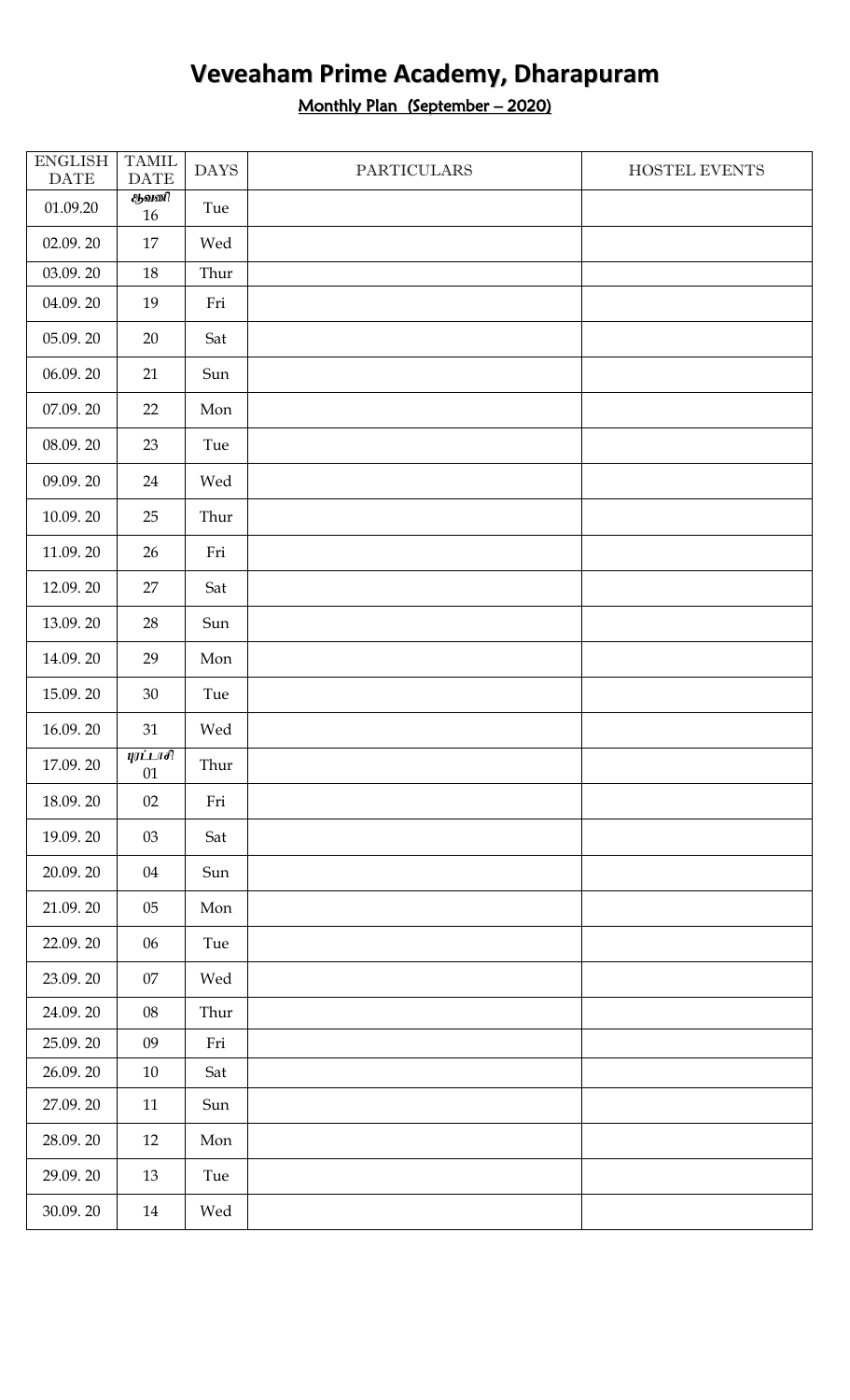#### **Veveaham Prime Academy, Dharapuram** Monthly Plan (October – 2020)

| <b>ENGLISH</b><br><b>DATE</b> | <b>TAMIL</b><br><b>DATE</b> | <b>DAYS</b> | <b>PARTICULARS</b>   | HOSTEL EVENTS |
|-------------------------------|-----------------------------|-------------|----------------------|---------------|
| 01.10.20                      | <i><b>QUILTE</b></i><br>15  | Thur        |                      |               |
| 02.10.20                      | 16                          | Fri         |                      |               |
| 03.10.20                      | 17                          | Sat         |                      |               |
| 04.10.20                      | 18                          | Sun         | √Holiday             |               |
| 05.10.20                      | 19                          | Mon         |                      |               |
| 06.10.20                      | 20                          | Tue         |                      |               |
| 07.10.20                      | 21                          | Wed         |                      |               |
| 08.10.20                      | 22                          | Thur        |                      |               |
| 09.10.20                      | 23                          | Fri         |                      |               |
| 10.10.20                      | 24                          | Sat         |                      |               |
| 11.10.20                      | 25                          | Sun         | √Holiday             |               |
| 12.10.20                      | 26                          | Mon         |                      |               |
| 13.10.20                      | 27                          | Tue         |                      |               |
| 14.10.20                      | 28                          | Wed         |                      |               |
| 15.10.20                      | 29                          | Thur        |                      |               |
| 16.10.20                      | 30                          | Fri         |                      |               |
| 17.10.20                      | $g$ inafl<br>01             | Sat         |                      |               |
| 18.10.20                      | 02                          | Sun         | $\checkmark$ Holiday |               |
| 19.10.20                      | 03                          | Mon         |                      |               |
| 20.10.20                      | 04                          | Tue         |                      |               |
| 21.10.20                      | 05                          | Wed         |                      |               |
| 22.10.20                      | 06                          | Thur        |                      |               |
| 23.10.20                      | 07                          | Fri         |                      |               |
| 24.10.20                      | 08                          | Sat         |                      |               |
| 25.10.20                      | 09                          | Sun         | √Holiday             |               |
| 26.10.20                      | 10                          | Mon         |                      |               |
| 27.10.20                      | 11                          | Tue         |                      |               |
| 28.10.20                      | 12                          | Wed         |                      |               |
| 29.10.20                      | 13                          | Thur        |                      |               |
| 30.10.20                      | $14\,$                      | Fri         |                      |               |
| 31.10.20                      | $15\,$                      | Sat         |                      |               |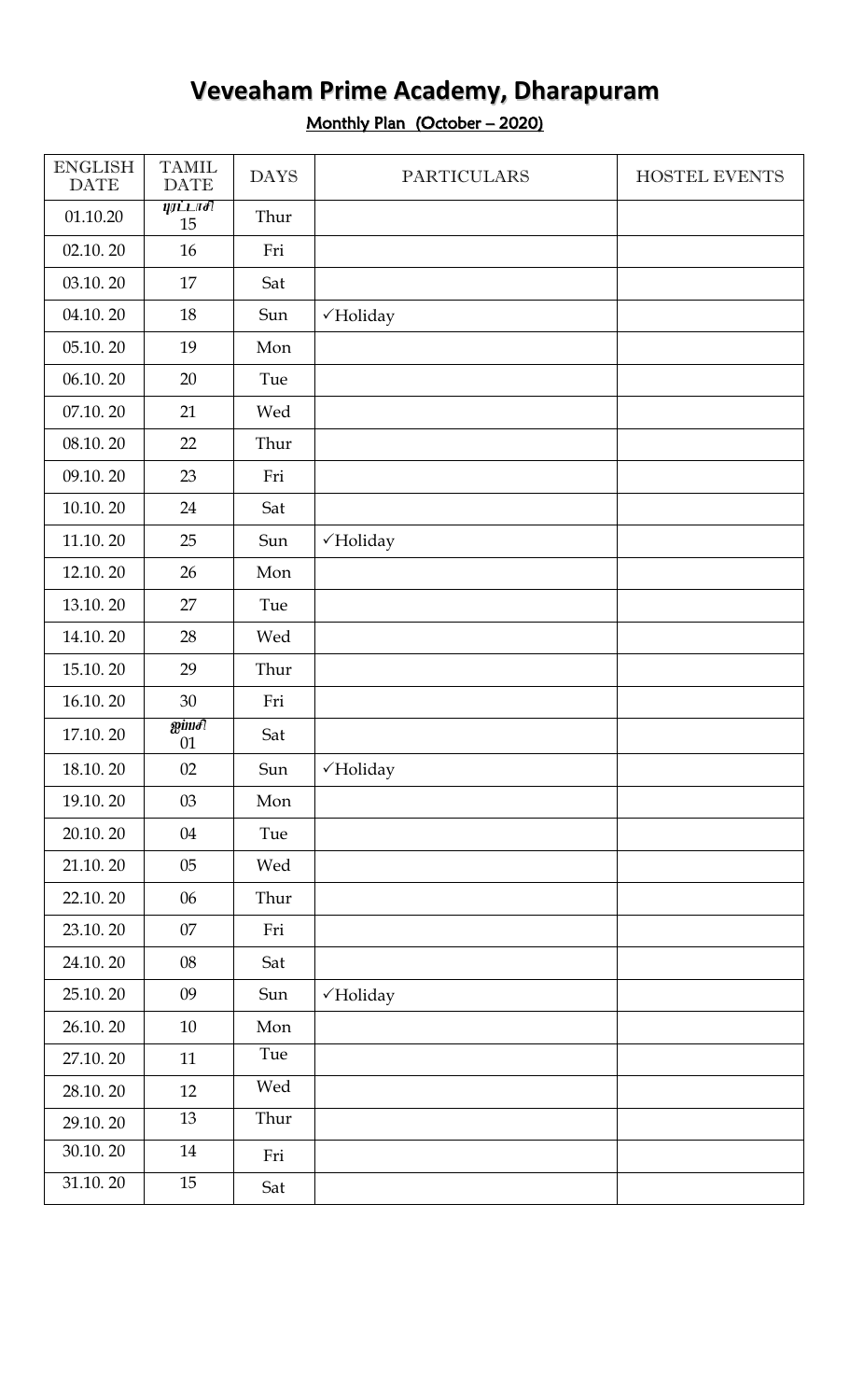# **Veveaham Prime Academy, Dharapuram** Monthly Plan (November – 2020)

| <b>ENGLISH</b><br><b>DATE</b> | <b>TAMIL</b><br><b>DATE</b>        | <b>DAYS</b> | <b>PARTICULARS</b>  | <b>HOSTEL EVENTS</b> |
|-------------------------------|------------------------------------|-------------|---------------------|----------------------|
| 01.11.20                      | $\overline{\mathbf{g}$ inafl<br>16 | Sun         |                     |                      |
| 02.11.20                      | 17                                 | Mon         |                     |                      |
| 03.11.20                      | 18                                 | Tue         | $\checkmark$ Sunday |                      |
| 04.11.20                      | 19                                 | Wed         |                     |                      |
| 05.11.20                      | 20                                 | Thur        |                     |                      |
| 06.11.20                      | 21                                 | Fri         |                     |                      |
| 07.11.20                      | 22                                 | Sat         |                     |                      |
| 08.11.20                      | 23                                 | Sun         |                     |                      |
| 09.11.20                      | 24                                 | Mon         |                     |                      |
| 10.11.20                      | 25                                 | Tue         | $\checkmark$ Sunday |                      |
| 11.11.20                      | 26                                 | Wed         |                     |                      |
| 12.11.20                      | 27                                 | Thur        |                     |                      |
| 13.11.20                      | 28                                 | Fri         |                     |                      |
| 14.11.20                      | 29                                 | Sat         |                     |                      |
| 15.11.20                      | 30                                 | Sun         |                     |                      |
| 16.11.20                      | கார்த்திகை<br>01                   | Mon         |                     |                      |
| 17.11.20                      | 02                                 | Tue         |                     |                      |
| 18.11.20                      | 03                                 | Wed         |                     |                      |
| 19.11.20                      | 04                                 | Thur        |                     |                      |
| 20.11.20                      | 05                                 | Fri         |                     |                      |
| 21.11.20                      | 06                                 | Sat         |                     |                      |
| 22.11.20                      | 07                                 | Sun         |                     |                      |
| 23.11.20                      | 08                                 | Mon         |                     |                      |
| 24.11.20                      | 09                                 | Tue         |                     |                      |
| 25.11.20                      | 10                                 | Wed         |                     |                      |
| 26.11.20                      | 11                                 | Thur        |                     |                      |
| 27.11.20                      | 12                                 | Fri         |                     |                      |
| 28.11.20                      | 13                                 | Sat         |                     |                      |
| 29.11.20                      | 14                                 | Sun         |                     |                      |
| 30.11.20                      | 15                                 | Mon         |                     |                      |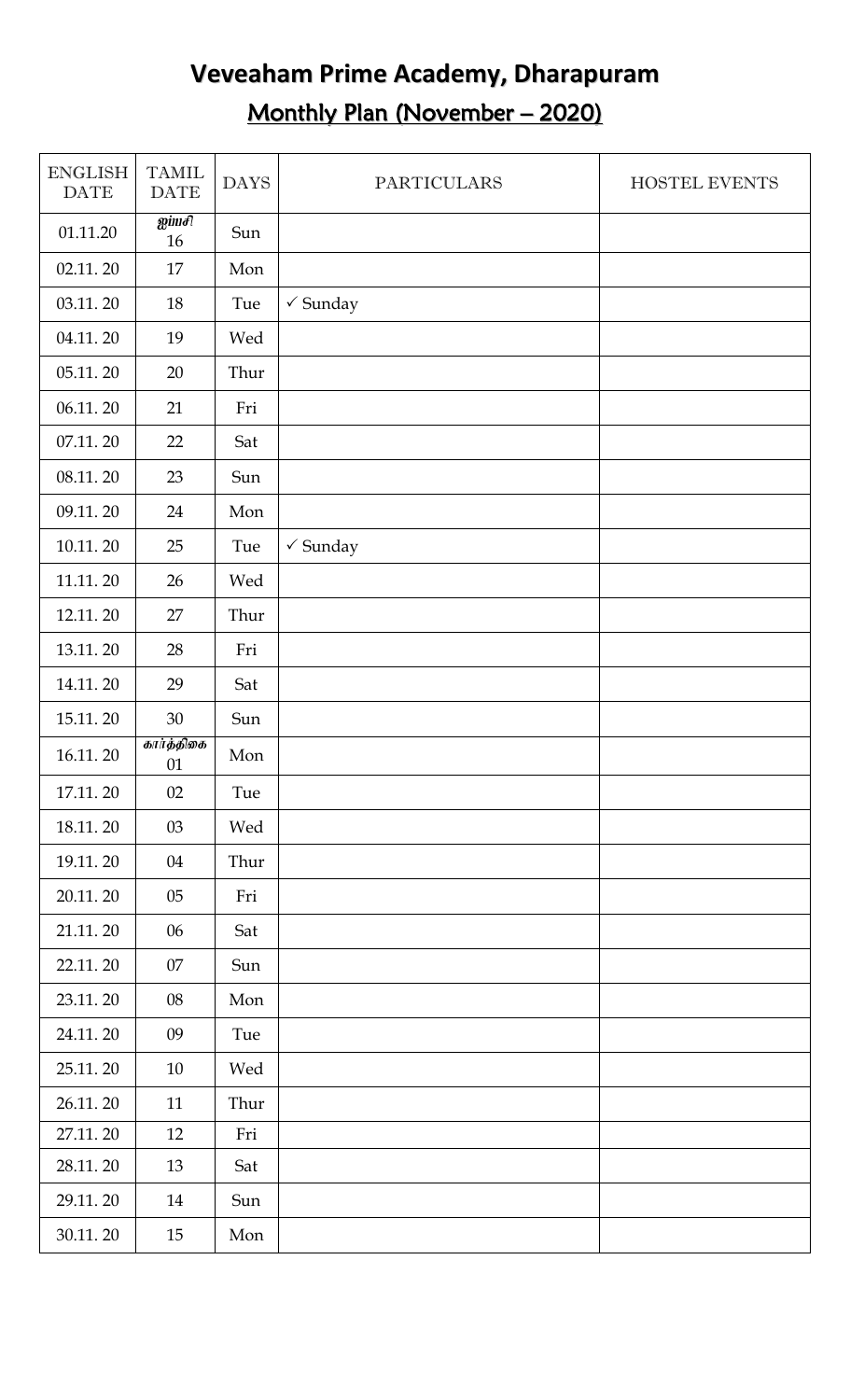Monthly Plan (December – 2020)

| <b>ENGLISH</b><br><b>DATE</b> | <b>TAMIL</b><br><b>DATE</b> | <b>DAYS</b> | <b>PARTICULARS</b> | HOSTEL EVENTS |
|-------------------------------|-----------------------------|-------------|--------------------|---------------|
| 01.12.20                      | கார்த்திகை<br>17            | Tue         |                    |               |
| 02.12.20                      | 17                          | Wed         |                    |               |
| 03.12.20                      | 18                          | Thur        |                    |               |
| 04.12.20                      | 19                          | Fri         |                    |               |
| 05.12.20                      | 20                          | Sat         |                    |               |
| 06.12.20                      | 21                          | Sun         |                    |               |
| 07.12.20                      | 22                          | Mon         |                    |               |
| 08.12.20                      | 23                          | Tue         |                    |               |
| 09.12.20                      | 24                          | Wed         |                    |               |
| 10.12.20                      | 25                          | Thur        |                    |               |
| 11.12.20                      | 26                          | Fri         |                    |               |
| 12.12.20                      | 27                          | Sat         |                    |               |
| 13.12.20                      | 28                          | Sun         |                    |               |
| 14.12.20                      | 29                          | Mon         |                    |               |
| 15.12.20                      | 30                          | Tue         |                    |               |
| 16.12.20                      | மார்கழி<br>01               | Wed         |                    |               |
| 17.12.20                      | 02                          | Thur        |                    |               |
| 18.12.20                      | 03                          | Fri         |                    |               |
| 19.12.20                      | 04                          | Sat         |                    |               |
| 20.12.20                      | $05\,$                      | Sun         |                    |               |
| 21.12.20                      | 06                          | Mon         |                    |               |
| 22.12.20                      | $07\,$                      | Tue         |                    |               |
| 23.12.20                      | $08\,$                      | Wed         |                    |               |
| 24.12.20                      | 09                          | Thur        |                    |               |
| 25.12.20                      | $10\,$                      | Fri         |                    |               |
| 26.12.20                      | 11                          | Sat         |                    |               |
| 27.12.20                      | 12                          | Sun         |                    |               |
| 28.12.20                      | 13                          | Mon         |                    |               |
| 29.12.20                      | 14                          | Tue         |                    |               |
| 30.12.20                      | 15                          | Wed         |                    |               |
| 31.12.20                      | 16                          | Thur        |                    |               |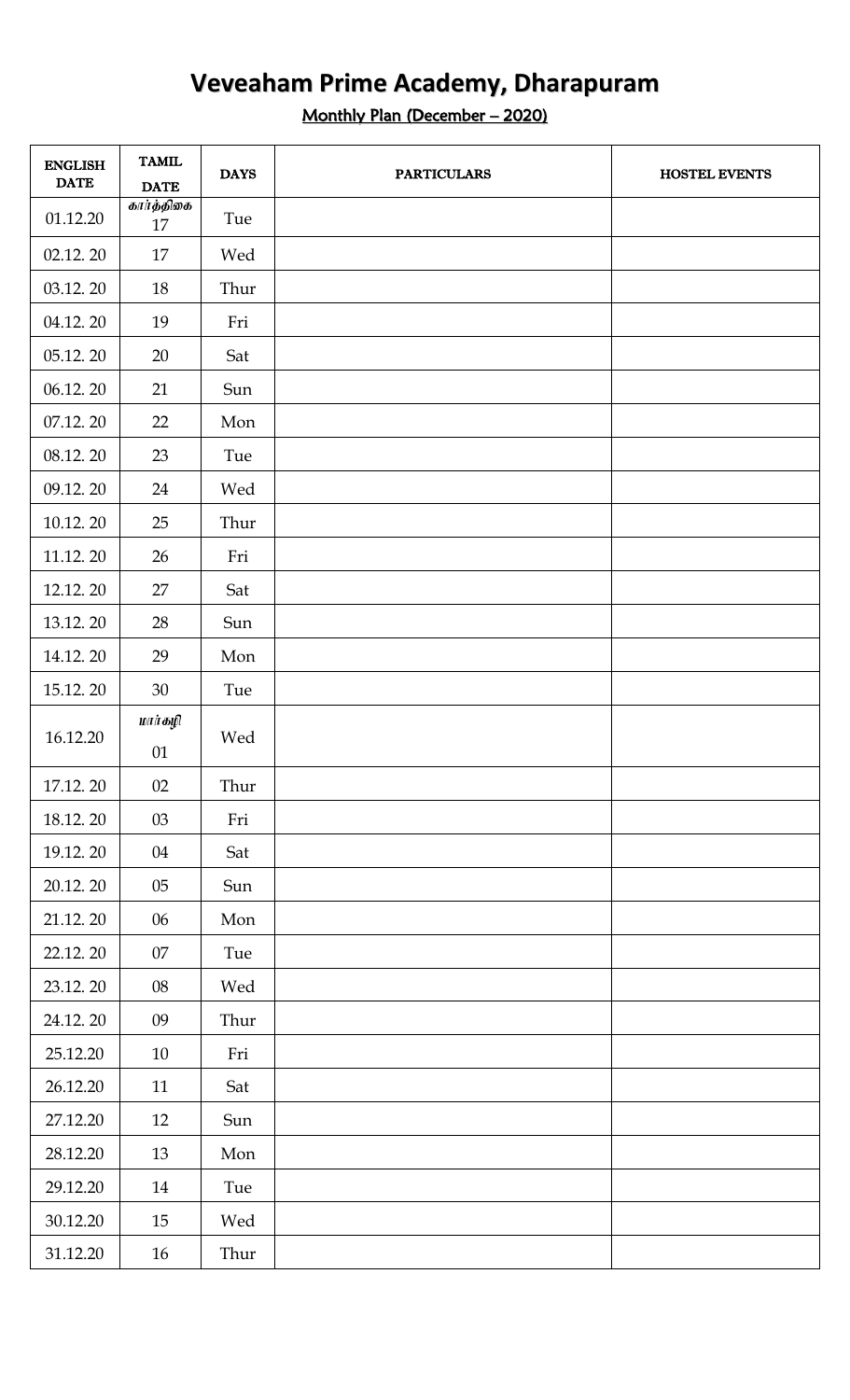# Monthly Plan (January – 2021)

| <b>ENGLISH</b><br><b>DATE</b> | <b>TAMIL</b><br><b>DATE</b> | <b>DAYS</b> | <b>PARTICULARS</b> | <b>HOSTEL EVENTS</b> |
|-------------------------------|-----------------------------|-------------|--------------------|----------------------|
| 01.01.2021                    | $\overline{unit}$ கழி<br>17 | Fri         |                    |                      |
| 02.01.2021                    | 18                          | Sat         |                    |                      |
| 03.01.2021                    | 19                          | Sun         | <b>B</b> Holiday   |                      |
| 04.01.2021                    | 20                          | Mon         |                    |                      |
| 05.01.2021                    | 21                          | Tue         |                    |                      |
| 06.01.2021                    | 22                          | Wed         |                    |                      |
| 07.01.2021                    | 23                          | Thur        |                    |                      |
| 08.01.2021                    | 24                          | Fri         |                    |                      |
| 09.01.2021                    | 25                          | Sat         |                    |                      |
| 10.01.2021                    | 26                          | Sun         | <b>R</b> Holiday   |                      |
| 11.01.2021                    | 27                          | Mon         |                    |                      |
| 12.01.2021                    | 28                          | Tue         |                    |                      |
| 13.01.2021                    | 29                          | Wed         |                    |                      |
| 14.01.2021                    | தை<br>01                    | Thur        |                    |                      |
| 15.01.2021                    | 02                          | Fri         |                    |                      |
| 16.01.2021                    | $03\,$                      | Sat         |                    |                      |
| 17.01.2021                    | 04                          | Sun         | <b>s</b> Holiday   |                      |
| 18.01.2021                    | 05                          | Mon         |                    |                      |
| 19.01.2021                    | 06                          | Tue         |                    |                      |
| 20.01.2021                    | 07                          | Wed         |                    |                      |
| 21.01.2021                    | 08                          | Thur        |                    |                      |
| 22.01.2021                    | 09                          | Fri         |                    |                      |
| 23.01.2021                    | 10                          | Sat         |                    |                      |
| 24.01.2021                    | 11                          | Sun         | <b>s</b> Holiday   |                      |
| 25.01.2021                    | 12                          | Mon         |                    |                      |
| 26.01.2021                    | 13                          | Tue         |                    |                      |
| 27.01.2021                    | 14                          | Wed         |                    |                      |
| 28.01.2021                    | 15                          | Thur        |                    |                      |
| 29.01.2021                    | 16                          | Fri         |                    |                      |
| 30.01.2021                    | 17                          | Sat         |                    |                      |
| 31.01.2021                    | 18                          | Sun         |                    |                      |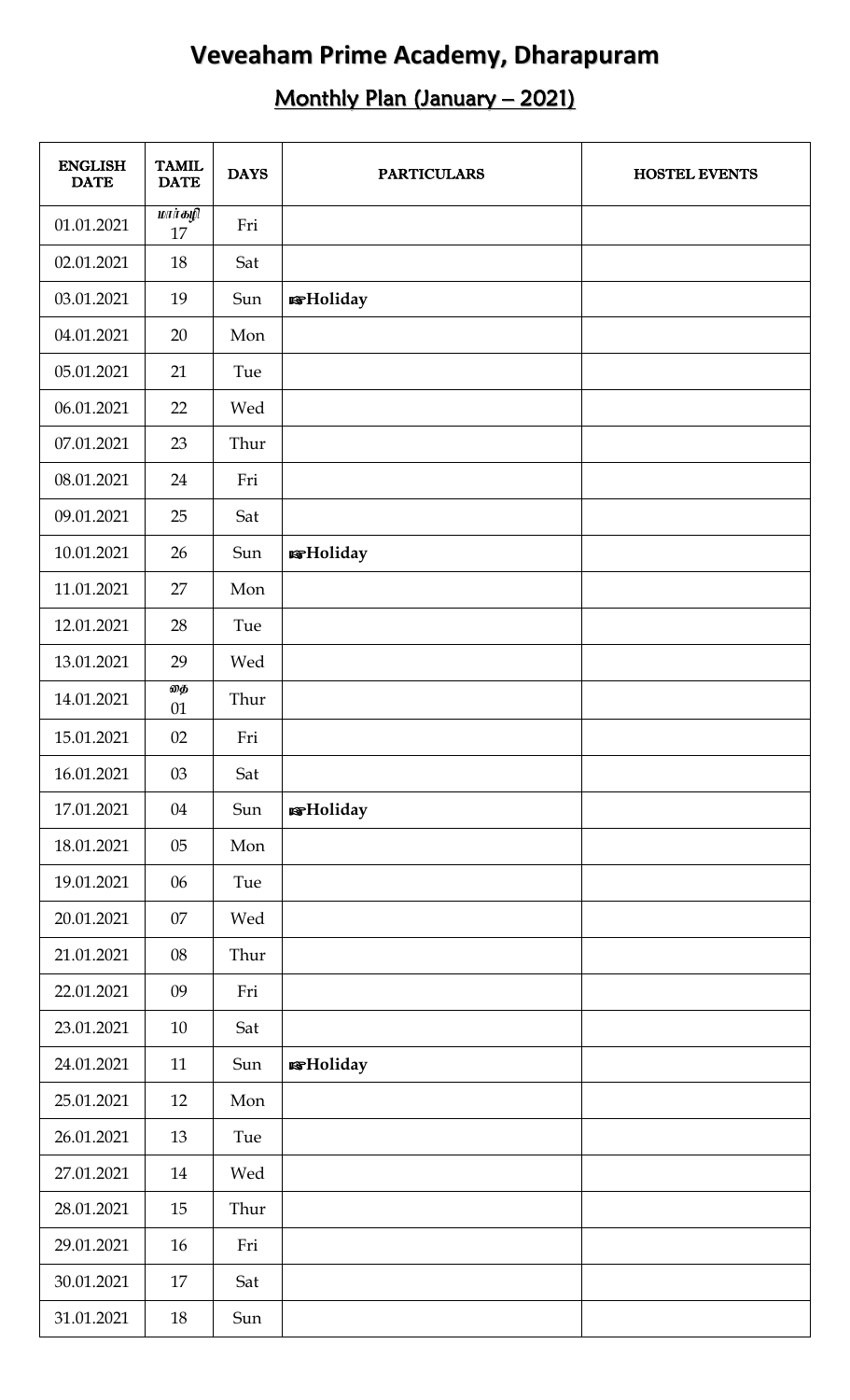Monthly Plan (February – 2021)

| <b>ENGLISH</b><br><b>DATE</b> | <b>TAMI</b><br>L<br><b>DATE</b> | <b>DAYS</b> | <b>PARTICULARS</b> | <b>HOSTEL EVENTS</b> |
|-------------------------------|---------------------------------|-------------|--------------------|----------------------|
| 01.02.2021                    | தை<br>18                        | Mon         |                    |                      |
| 02.02.2021                    | 19                              | Tue         |                    |                      |
| 03.02.2021                    | 20                              | Wed         |                    |                      |
| 04.02.2021                    | 21                              | Thur        |                    |                      |
| 05.02.2021                    | 22                              | Fri         |                    |                      |
| 06.02.2021                    | 23                              | Sat         |                    |                      |
| 07.02.2021                    | 24                              | Sun         |                    |                      |
| 08.02.2021                    | 25                              | Mon         |                    |                      |
| 09.02.2021                    | 26                              | Tue         |                    |                      |
| 10.02.2021                    | 27                              | Wed         |                    |                      |
| 11.02.2021                    | 28                              | Thur        |                    |                      |
| 12.02.2021                    | 29                              | Fri         |                    |                      |
| 13.02.2021                    | $10 \pi F$<br>01                | Sat         |                    |                      |
| 14.02.2021                    | 02                              | Sun         |                    |                      |
| 15.02.2021                    | 03                              | Mon         |                    |                      |
| 16.02.2021                    | 04                              | Tue         |                    |                      |
| 17.02.2021                    | $05\,$                          | Wed         |                    |                      |
| 18.02.2021                    | 06                              | Thur        |                    |                      |
| 19.02. 2021                   | 07                              | Fri         |                    |                      |
| 20.02.2021                    | 08                              | Sat         |                    |                      |
| 21.02.2021                    | 09                              | Sun         |                    |                      |
| 22.02.2021                    | 10                              | Mon         |                    |                      |
| 23.02.2021                    | 11                              | Tue         |                    |                      |
| 24.02.2021                    | 12                              | Wed         |                    |                      |
| 25.02.2021                    | 13                              | Thur        |                    |                      |
| 26.02.2021                    | 14                              | Fri         |                    |                      |
| 27.02.2021                    | 15                              | Sat         |                    |                      |
| 28.02.2021                    | 16                              | Sun         |                    |                      |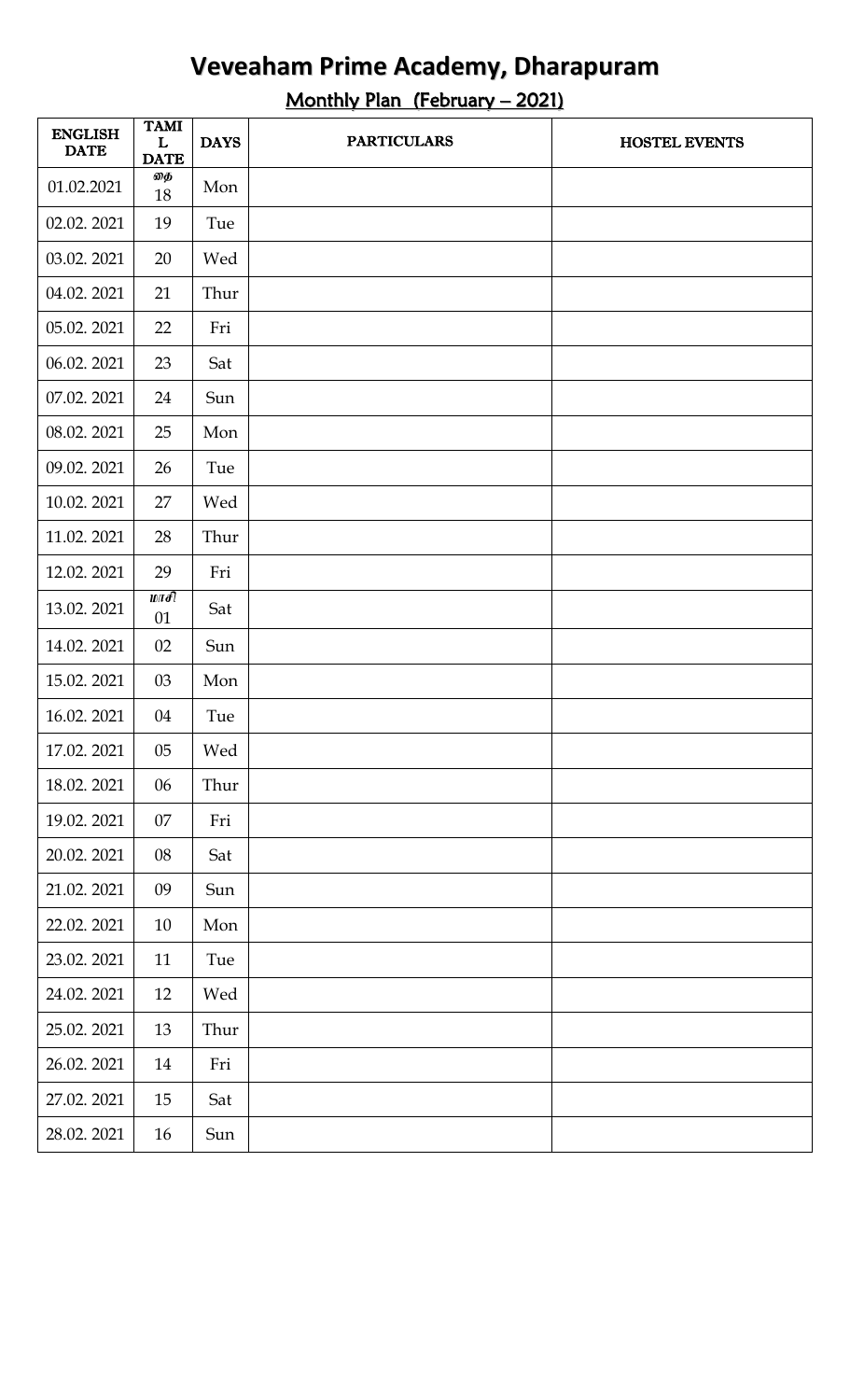### **Veveaham Prime Academy, Dharapuram** Monthly Plan (March – 2021)

| <b>ENGLISH</b><br><b>DATE</b> | <b>TAMIL</b><br><b>DATE</b> | <b>DAYS</b> | <b>PARTICULARS</b> | HOSTEL EVENTS |
|-------------------------------|-----------------------------|-------------|--------------------|---------------|
| 01.03.2021                    | $\overline{w}$<br>18        | Sun         |                    |               |
| 02.03.2021                    | 19                          | Mon         |                    |               |
| 03.03.2021                    | 20                          | Tue         |                    |               |
| 04.03.2021                    | 21                          | Wed         |                    |               |
| 05.03.2021                    | 22                          | Thur        |                    |               |
| 06.03.2021                    | 23                          | Fri         |                    |               |
| 07.03.2021                    | 24                          | Sat         |                    |               |
| 08.03.2021                    | 25                          | Sun         | <b>E</b> Holiday   |               |
| 09.03.2021                    | 26                          | Mon         |                    |               |
| 10.03.2021                    | 27                          | Tue         |                    |               |
| 11.03.2021                    | 28                          | Wed         |                    |               |
| 12.03.2021                    | 29                          | Thur        |                    |               |
| 13.03.2021                    | 30                          | Fri         |                    |               |
| 14.03.2021                    | பங்குளி<br>01               | Sat         |                    |               |
| 15.03.2021                    | 02                          | Sun         | <b>E</b> Holiday   |               |
| 16.03.2021                    | $03\,$                      | Mon         |                    |               |
| 17.03.2021                    | 04                          | Tue         |                    |               |
| 18.03.2021                    | 05                          | Wed         |                    |               |
| 19.03.2021                    | 06                          | Thur        |                    |               |
| 20.03.2021                    | 07                          | Fri         |                    |               |
| 21.03.2021                    | 08                          | Sat         |                    |               |
| 22.03.2021                    | 09                          | Sun         | <b>B</b> Holiday   |               |
| 23.03.2021                    | 10                          | Mon         |                    |               |
| 24.03.2021                    | 11                          | Tue         |                    |               |
| 25.03.2021                    | 12                          | Wed         |                    |               |
| 26.03.2021                    | 13                          | Thur        |                    |               |
| 27.03.2021                    | 14                          | Fri         |                    |               |
| 28.03.2021                    | 15                          | Sat         |                    |               |
| 29.03.2021                    | 16                          | Sun         | <b>B</b> Holiday   |               |
| 30.03.2021                    | 17                          | Mon         |                    |               |
| 31.03.2021                    | $18\,$                      | Tue         |                    |               |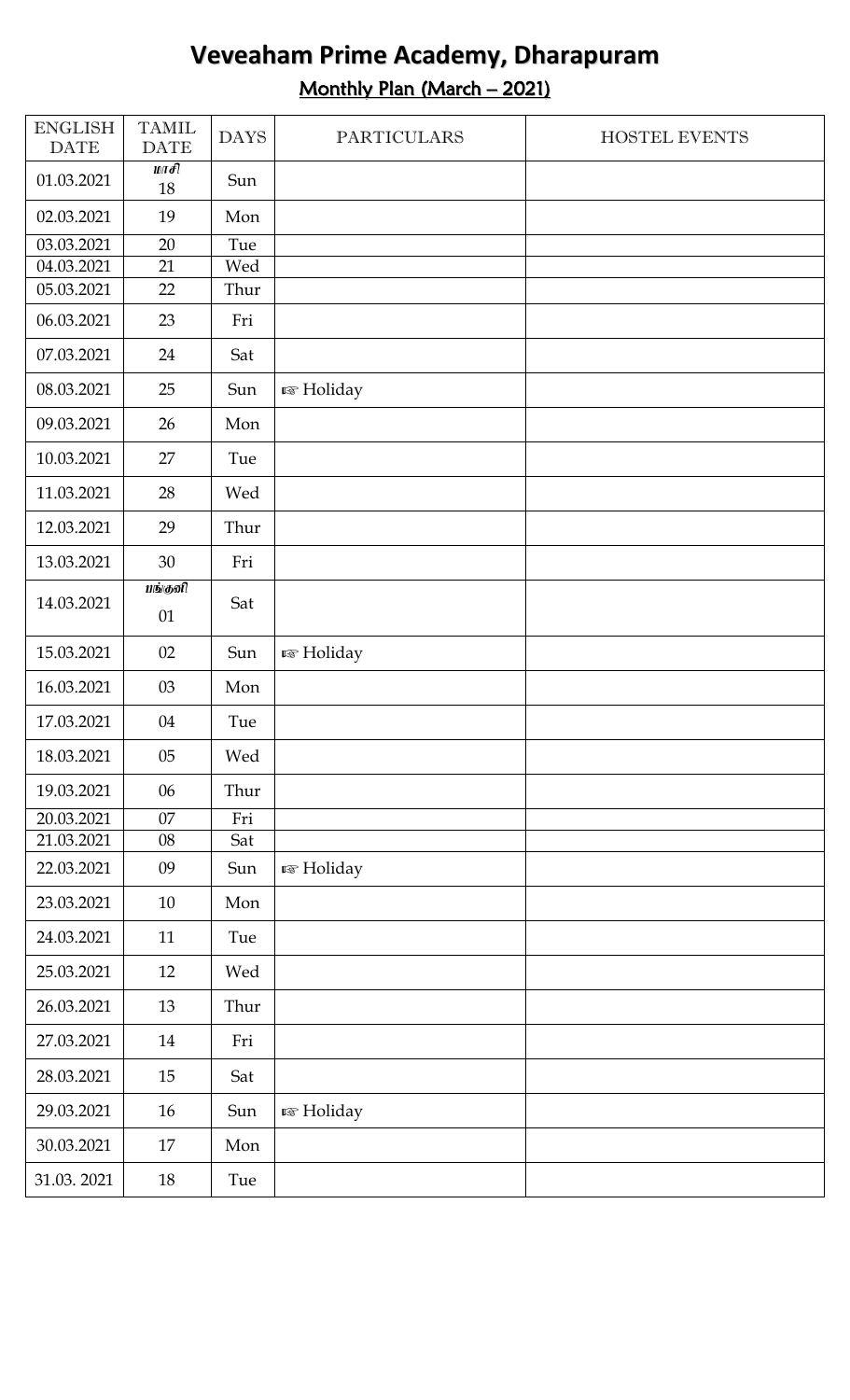#### Monthly Plan (April – 2021)

| <b>ENGLISH DATE</b> | <b>TAMIL</b><br><b>DATE</b> | <b>DAYS</b> | <b>PARTICULARS</b>     | <b>HOSTEL EVENTS</b> |
|---------------------|-----------------------------|-------------|------------------------|----------------------|
| 01.04.2021          | பங்குளி<br>19               | Wed         |                        |                      |
| 02.04.2021          | 20                          | Thur        |                        |                      |
| 03.04.2021          | 21                          | Fri         |                        |                      |
| 04.04.2021          | 22                          | Sat         |                        |                      |
| 05.04.2021          | 23                          | Sun         | n <sup>®</sup> Holiday |                      |
| 06.04.2021          | 24                          | Mon         |                        |                      |
| 07.04.2021          | 25                          | Tue         |                        |                      |
| 08.04.2021          | 26                          | Wed         |                        |                      |
| 09.04.2021          | 27                          | Thur        |                        |                      |
| 10.04.2021          | 28                          | Fri         |                        |                      |
| 11.04.2021          | 29                          | Sat         |                        |                      |
| 12.04.2021          | 30                          | Sun         | <sup>13</sup> Holiday  |                      |
| 13.04.2021          | 31                          | Mon         |                        |                      |
| 14.04.2021          | சித்திரை<br>01              | Tue         |                        |                      |
| 15.04.2021          | 02                          | Wed         |                        |                      |
| 16.04.2021          | 03                          | Thur        |                        |                      |
| 17.04.2021          | 04                          | Fri         |                        |                      |
| 18.04.2021          | 05                          | Sat         |                        |                      |
| 19.04.2021          | $06\,$                      | Sun         | <b>R</b> Holiday       |                      |
| 20.04.2021          | 07                          | Mon         |                        |                      |
| 21.04.2021          | 08                          | Tue         |                        |                      |
| 22.04.2021          | 09                          | Wed         |                        |                      |
| 23.04.2021          | 10                          | Thur        |                        |                      |
| 24.04.2021          | 11                          | Fri         |                        |                      |
| 25.04.2021          | 12                          | Sat         |                        |                      |
| 26.04.2021          | 13                          | Sun         | <b>☞ Holiday</b>       |                      |
| 27.04.2021          | 14                          | Mon         |                        |                      |
| 28.04.2021          | 15                          | Tue         |                        |                      |
| 29.04.2021          | 16                          | Wed         |                        |                      |
| 30.04.2021          | 17                          | Thur        |                        |                      |